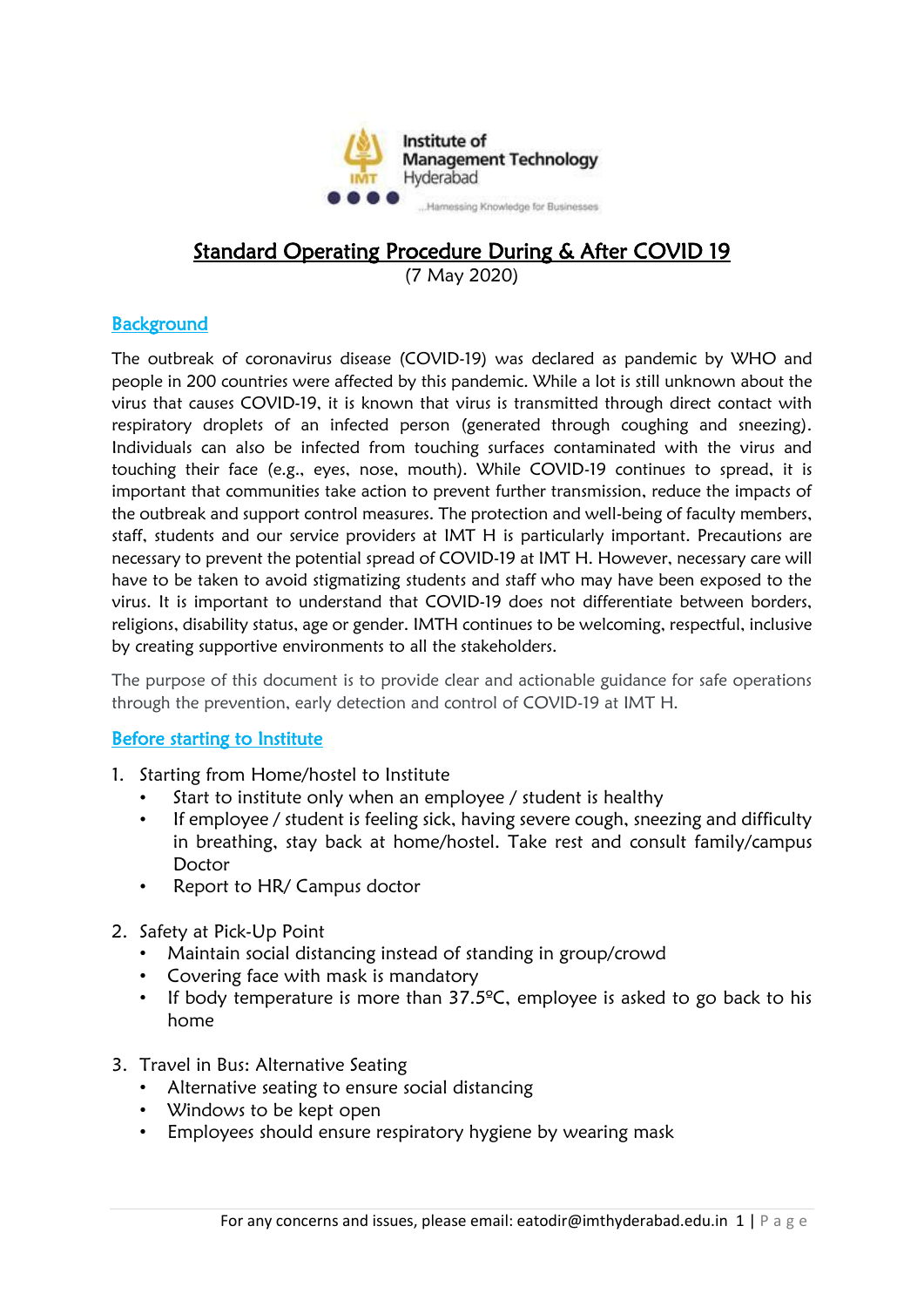- 4. Commutation Walk Path
	- Always follow social distancing between one person to another in the institute premises
	- Please wait till the next person moves

# Health & Safety at the Institute

- 5. Entry & Exit points
	- All vehicles and machinery entering the premises should be disinfected by spray.
	- Mandatory thermal scanning of everyone entering and exiting the workplace to be done.
	- Provision for hand wash & sanitizer will be made at all entry and exit points and common areas.
	- Employees / students should clean hands using sanitizer before entering office/classroom
- 6. Employee & student Attendance
	- Use face recognition in biometric machine to capture attendance
	- Maintain Social Distancing while giving attendance
- 7. Canteen
	- Staggering the lunch breaks of staff & students, to ensure social distancing.
	- Stand in queue to collect food by maintaining social distancing
	- Sit in alternative seats while having breakfast, lunch, dinner and snacks
	- Canteen staff to wear personal protective equipment
	- Wash hands thoroughly with soap and water (both before and after)
- 8. Office & Classrooms
	- Ensure social distancing. Ensure alternative seating. Wear mask to prevent infection
	- Disinfect your laptop or desktop before beginning of the session / work
	- AC should be switched off with doors open for ventilation.
	- If AC is required, then ensure microfilter (Micro 95) in the ACs, as applicable

# 9. Meetings

- Stop physical meetings or gathering people
- Utilize Microsoft Teams / Skype to conduct virtual meetings
- Face to face meetings (if essential) may be permitted for not more than 10 persons.

10. Guest car travel

- Check driver's health before starting from institute
- Guest may sit diagonally to the driver and maintain social distance
- Temperature check should be made for the guest before entering the campus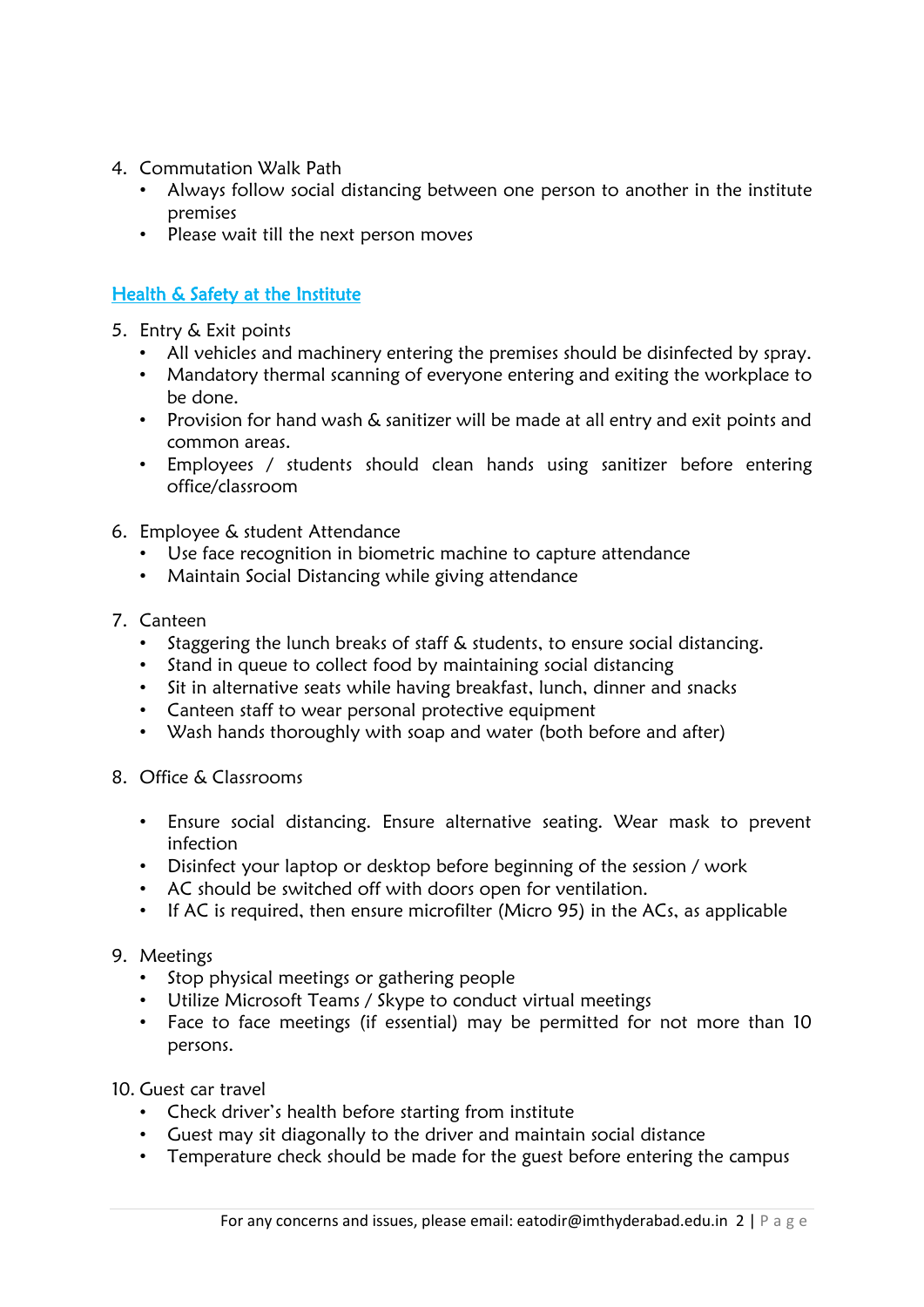- 11. Entry of Visitor/ Contractors/Vendors
	- All visitors/contractors/vendors to wear mask compulsorily
	- Checking body temperature is mandatory. If found sick, visitor will not be allowed inside the campus
	- Visitor to provide self-declaration at the point of entry
- 12. Coffee Lounge / Canteen
	- Avoid overcrowding. Arrive to canteen in staggered timings and maintain social distance
	- Do not chat in groups. Leave canteen once you take coffee/tea/ refreshments.

### 13. Washrooms

- Frequent touch points to be disinfected from time to time.
- Frequency of cleaning to be done every hour.
- Personal Protective Equipment usage is mandatory for cleaning staff
- Alcohol-based disinfectant to be utilized

# General Guidelines

- Wearing of mask is mandatory in the office and classroom
- Consumption of gutka, tobacco etc. and spitting inside the campus premises is strictly prohibited.
- List of Hospitals/clinics in the nearby areas, which are authorized to treat COVID-19 patients should be made available to the stakeholders
- Use of Arogya setu app is encouraged for all employees and students
- Employees / students should not share their belongings like food, water bottles, utensils, mobile phones etc. with others.
- Employees/students should not shake hands when greeting others.
- If any employee/student is found with an elevated body temperature, he/she shall directly report to the Resident Doctor at IMT H without any delay.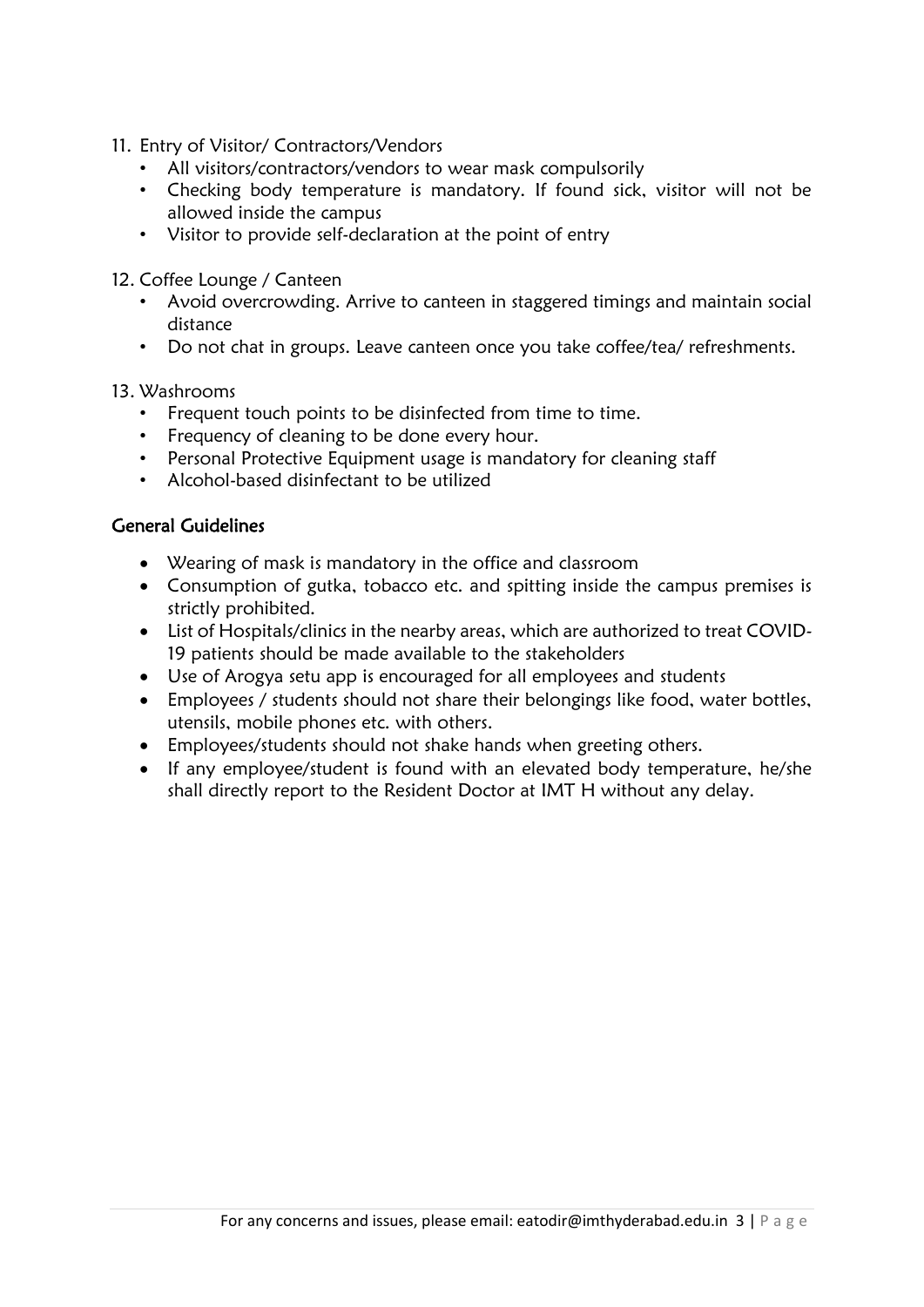# Health & Safety after reaching home / hostel

## Handwash



Wet hands with water



right palm over left dorsum with interlaced fingers and vice versa



rotational rubbing of left thumb clasped in right palm and vice versa



dry thoroughly with a single use towel



apply enough soap to cover all hand surfaces.



palm to palm with fingers interlaced



rotational rubbing, backwards and forwards with clasped fingers of right hand in left palm and vice versa.



use towel to turn off faucet



Rub hands palm to palm



backs of fingers to opposing palms with fingers interlocked



Rinse hands with water



... and your hands are safe.

Source: World Health Organisation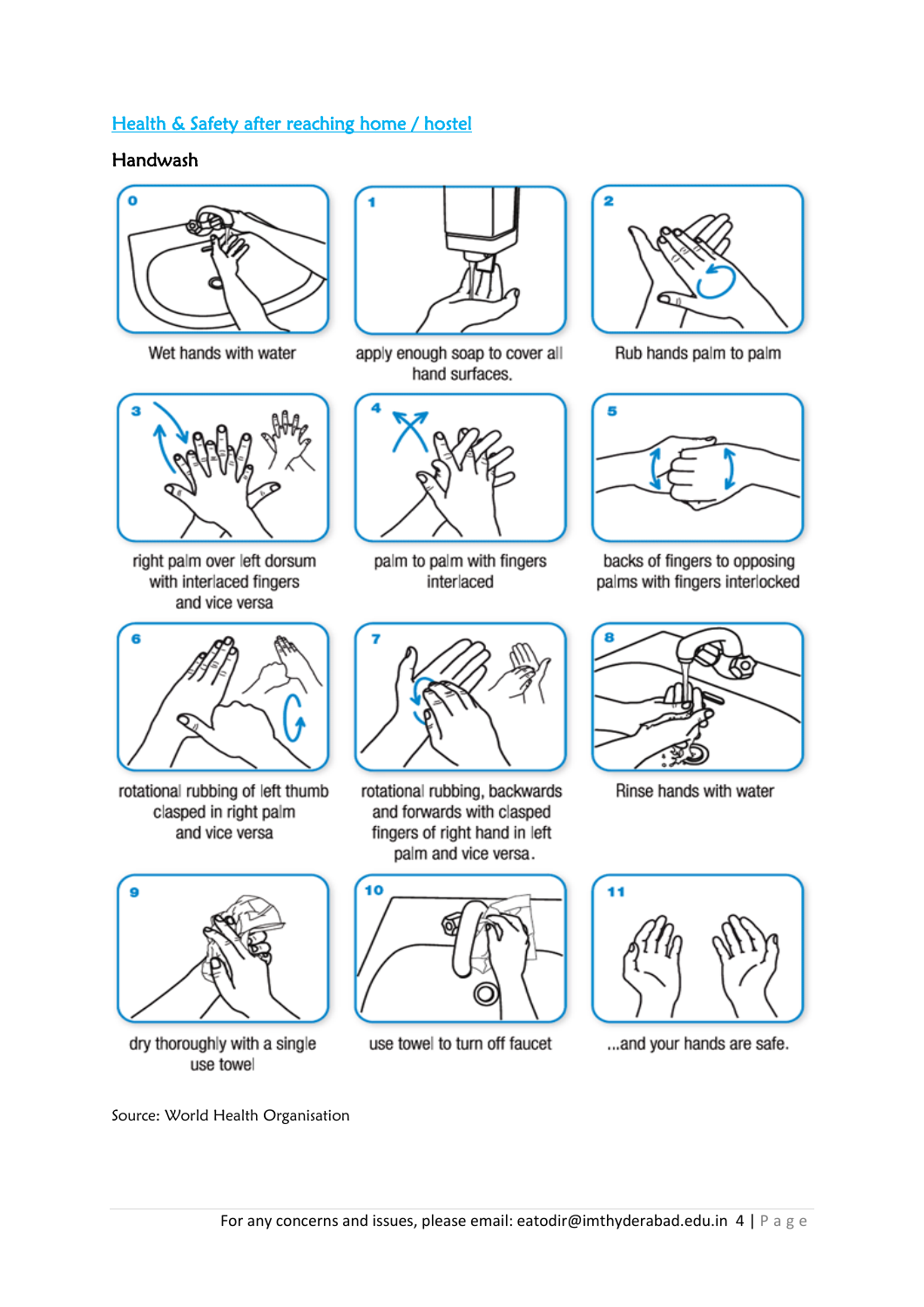## Disposal of Mask





Norld Health

Organization

Before putting on a mask, wash hands with alcohol-based hand rub or soap and water



Cover mouth and nose with mask and make sure there are no gaps between your face and the mask

Avoid touching the mask while using it; if you do, clean your hands with alcohol-based hand rub or spap and water



Replace the mask with a new one as soon as it is damp and do not re-use single-use masks



To remove the mask: remove it from behind (do not touch the front of mask); discard immediately in a closed bin; wash hands with alcoholbased hand rub or soap and water

Source: World Health Organisation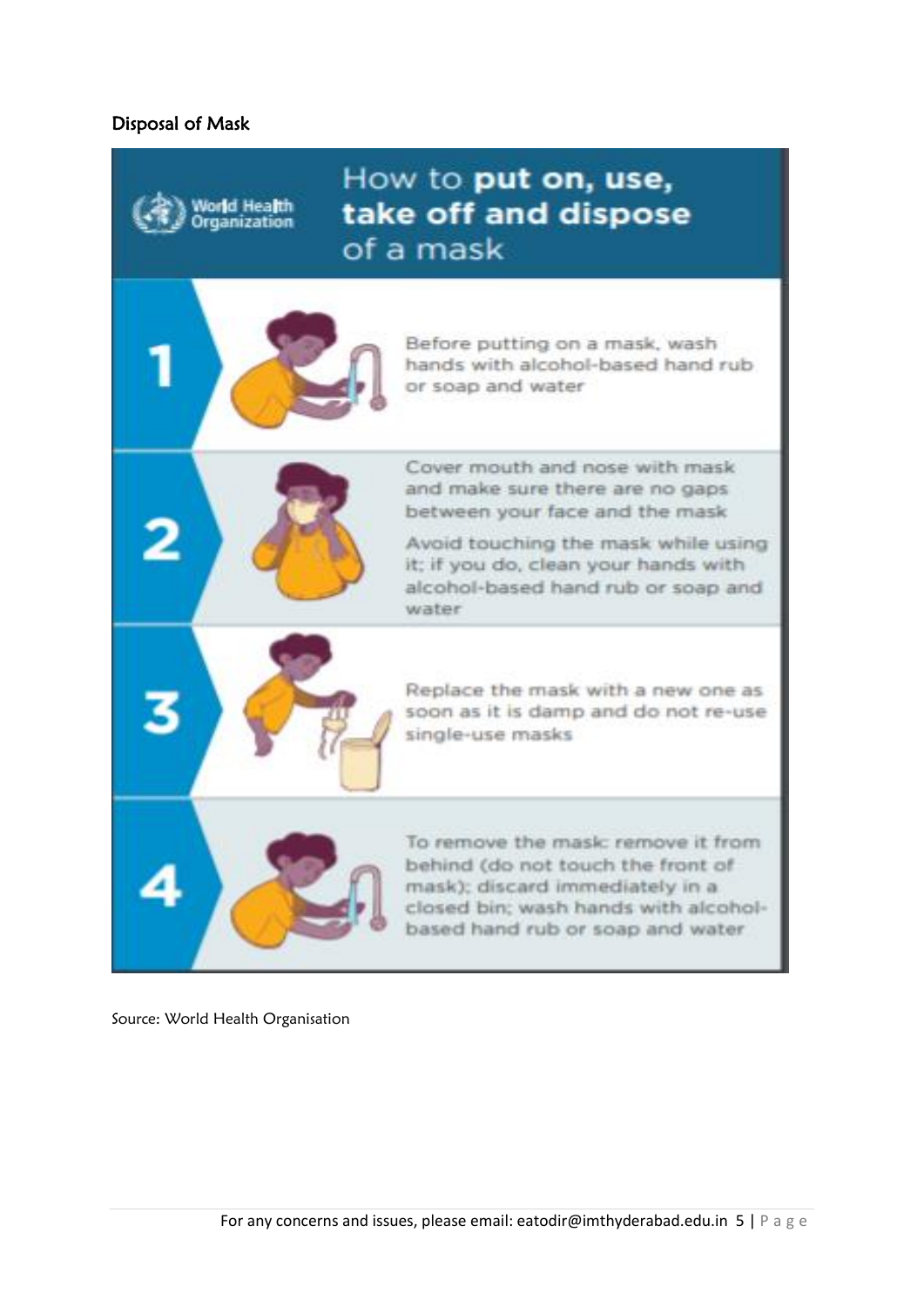# Ventilation at home / precaution at lift



In the Lift Do not remove Mask! Do not Touch! 1. Wear mask 2. Do not lean in the lift 3. Press the lift 4. Throw the tissue, buttons using disposable gloves into tissue, disposable the trash bin gloves

Source: Internet

### How to deal with vulnerable people



Source: Internet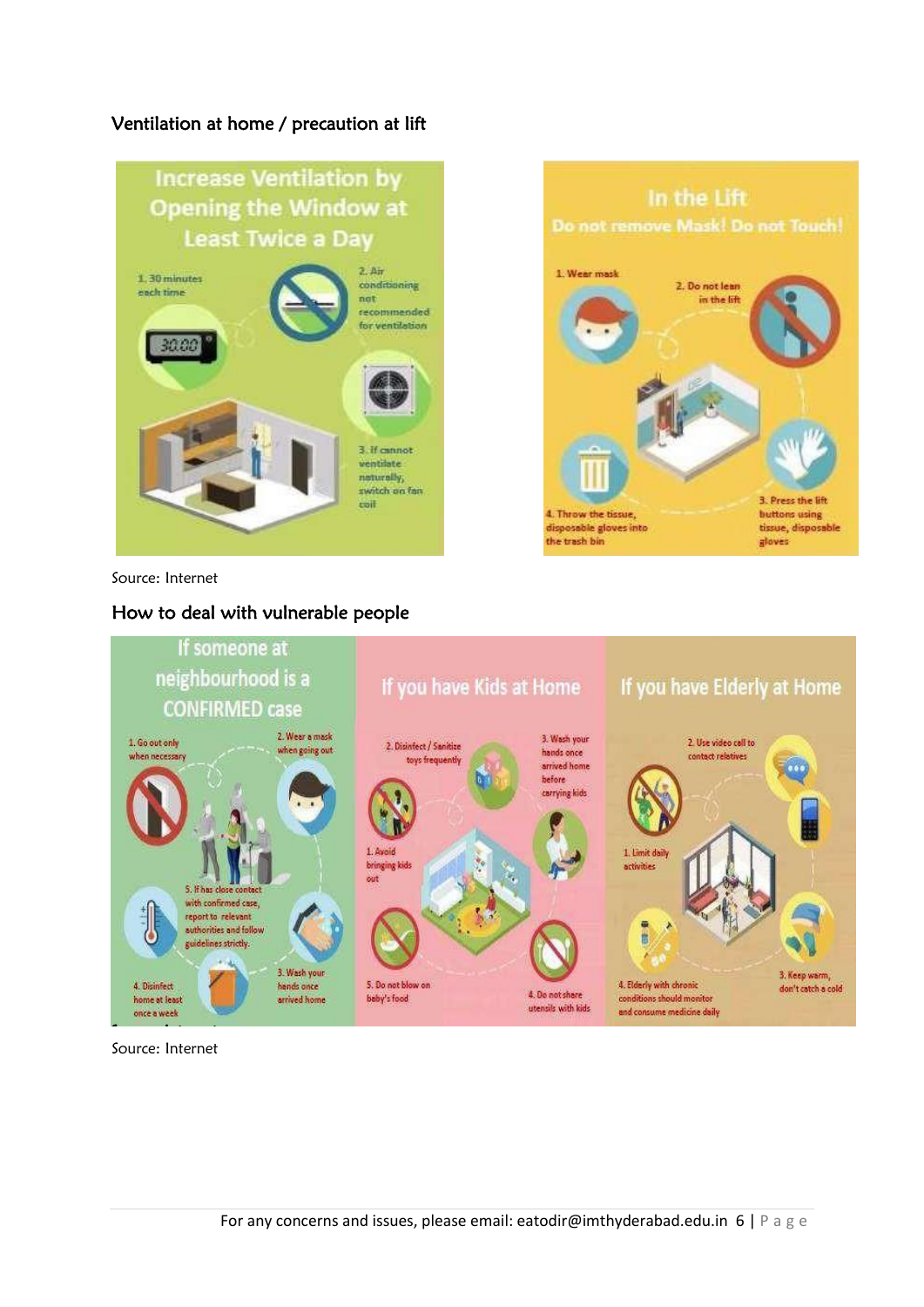### Facts about COVID-19 (Source: WHO Website)

#### What is COVID-19?

COVID-19 is a disease caused by a new strain of coronavirus. 'CO' stands for corona, 'VI' for virus, and 'D' for disease. Formerly, this disease was referred to as '2019 novel coronavirus' or '2019-nCoV.' The COVID-19 virus is a new virus linked to the same family of viruses as Severe Acute Respiratory Syndrome (SARS) and some types of common cold.

#### What are the symptoms of COVID-19?

Symptoms can include fever, cough and shortness of breath. In more severe cases, infection can cause pneumonia or breathing difficulties. More rarely, the disease can be fatal. These symptoms are similar to the flu (influenza) or the common cold, which are a lot more common than COVID-19. This is why testing is required to confirm if someone has COVID-19.

#### How does COVID-19 spread?

The virus is transmitted through direct contact with respiratory droplets of an infected person (generated through coughing and sneezing). Individuals can also be infected from and touching surfaces contaminated with the virus and touching their face (e.g., eyes, nose, mouth). The COVID-19 virus may survive on surfaces for several hours, but simple disinfectants can kill it.



#### Who is most at risk?

We are learning more about how COVID-19 affects people every day.  Older people, and people with chronic medical conditions, such as diabetes and heart disease, appear to be more at risk of developing severe symptoms. As this is a new virus, we are still learning about how it affects children. We know it is possible for people of any age to be infected with the virus, but so far there are relatively few cases of COVID-19 reported among children. This is a new virus and we need to learn more about how it affects children. The virus can be fatal in rare cases, so far mainly among older people with pre-existing medical conditions.

#### What is the treatment for COVID-19?

There is no currently available vaccine for COVID-19. However, many of the symptoms can be treated and getting early care from a healthcare provider can make the disease less dangerous.